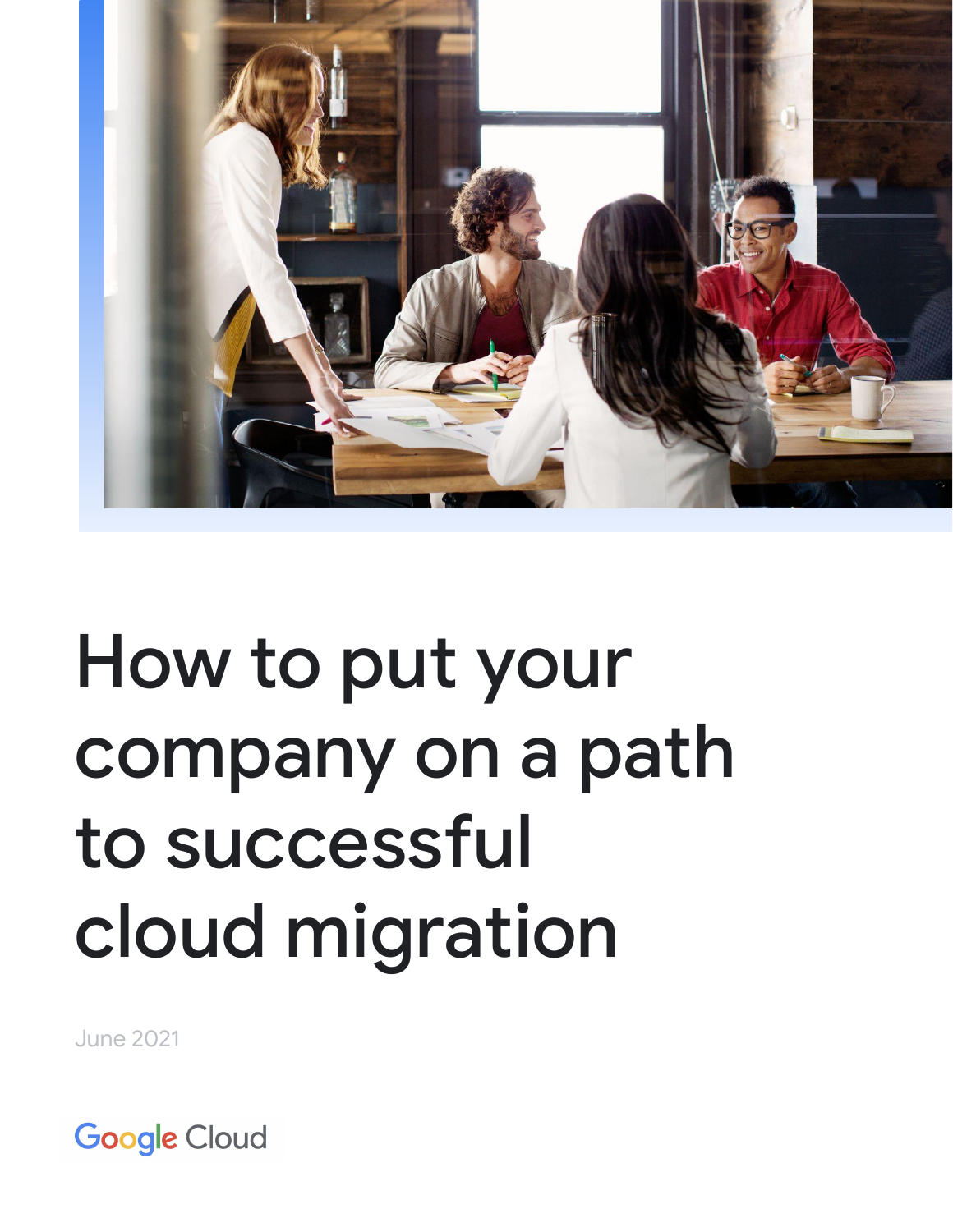### **Google Cloud**

Migrating your company's applications to the cloud has many benefits, including improved customer satisfaction, the reduction of technical debt, and the ability to lay the foundations of operational excellence. But there are also many challenges. Organizations often stop short because they don't know how to get started. We hope to provide simple, direct guidance to help with the most important part of your digital transformation: the beginning.

Application migration can be challenging because there isn't a one-size-fits-all solution – every digital transformation has its own nuances and unique considerations. Before starting out on this journey, you need to understand the advantages and disadvantages of the options available to you, so you can create a migration plan that makes the most sense for your business. We've outlined the benefits of different migration paths to help you decide what's right for your organization. You can also [contact us](https://cloud.google.com/contact) for more information or start with a [free cost assessment.](https://inthecloud.withgoogle.com/tco-assessment-19/form.html)

## **The benefits of having your applications in the cloud**

A successful digital transformation can help your organization stay competitive and quickly boost business growth in many different ways. It can streamline operations and free your IT team from labor-intensive application maintenance, allowing them to focus on high-impact projects instead. You'll be able to reduce complexity and cost, and improve business insights by replacing legacy systems with cloud-native ones. Plus, you'll get nearly unlimited scalability that allows your organization to scale applications up or down on demand, so you only pay for what you need. This added flexibility can also help accelerate development and reduce procurement cycles. At a higher level, having consistent, repeatable, operations you can scale can allow your executive leadership team to shift their focus to acceleration and business growth.

Because the beginning is always the most challenging part of your digital transformation journey, [Google Cloud solutions](https://cloud.google.com/contact) and our partners can work with you to help develop a detailed migration plan that's tailored to the needs of your organization. Google Cloud offers many options to support your application stacks, including Google Kubernetes Engine (GKE), Compute Engine, and various managed services for storage, networking, big data, monitoring, artificial intelligence, machine learning, and more.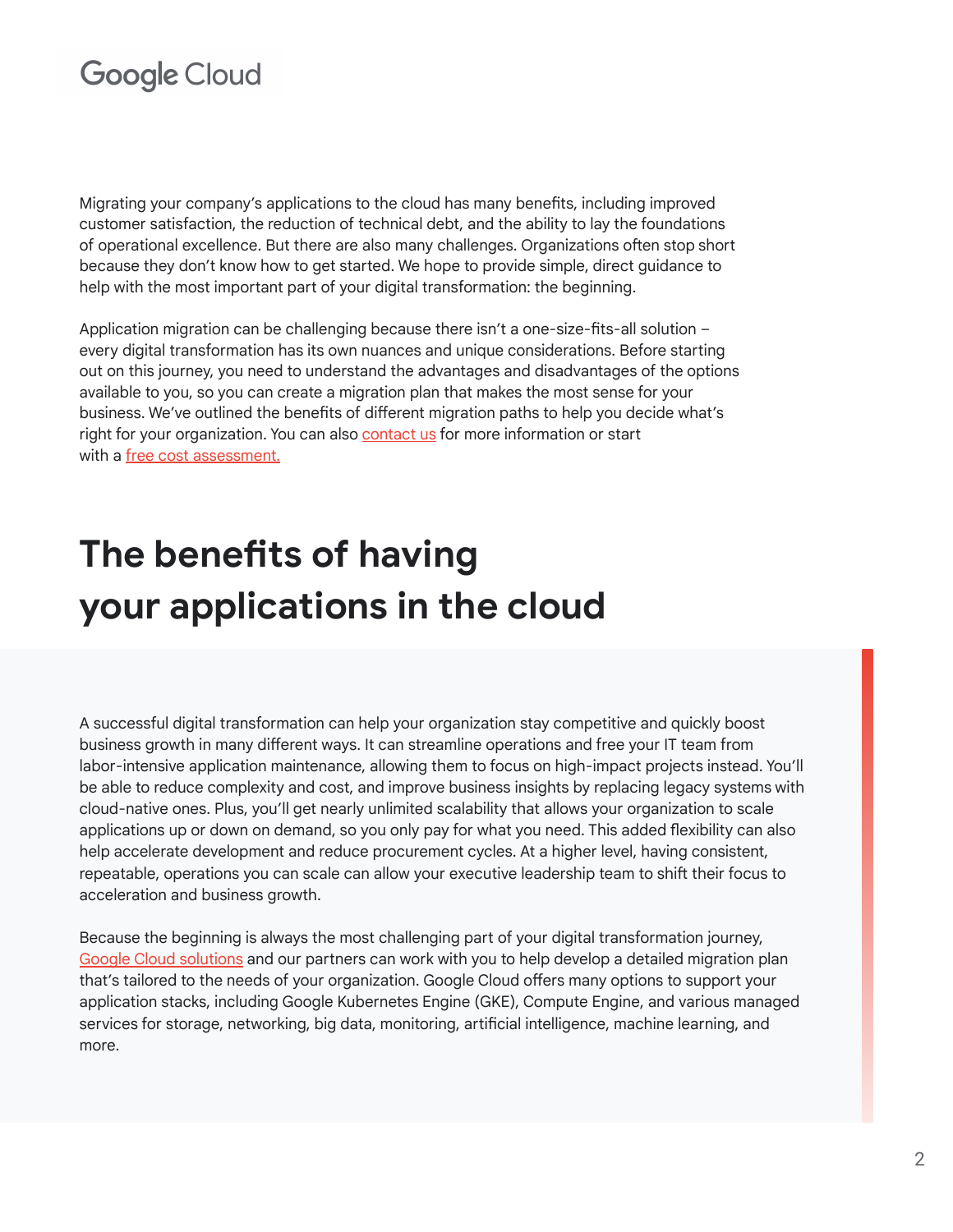**Google Cloud** 

## **Getting started**

#### The key to a successful migration is careful planning. As a first step, you should ask yourself the following questions:

What's your most important business goal? Are you interested in improving agility and performance, adding security, lowering costs, or something else? What's driving the need for change – your team of developers, poor app performance, delayed time to market, or a contract that's coming up for renewal? Lastly, what are some of your top constraints – time, cost, lack of staff, or something different?

Once you have a clear understanding of your situation, you'll want to get a full inventory of your tech stack, including applications, hardware, and their dependencies. Your inventory assessment should also include nontechnical information like compliance requirements. While it is time-consuming, conducting an in-depth inventory is the most crucial step of your migration process and should not be rushed. If you feel like you need some help, feel free to connect with us for recommendations and tools that can make the process easier, such as our holistic, end-to-end migration program - [Google Cloud Rapid Assessment & Migration Program](https://cloud.google.com/solutions/cloud-migration-program).



To help you define an appropriate migration path, we will highlight key technical considerations and provide prescriptive guidance regarding suggested approaches based on your situation. We suggest a balanced approach considering both the technical and non-technical characteristics of your business landscape.

The benefits of cloud infrastructure are numerous and we strongly recommend leveraging Google Cloud to extract maximum value from your applications and workloads. Google Cloud offers many options to support your application stacks including Google Kubernetes Engine, Google Compute Engine and various managed services covering storage, networking, big data, monitoring, AI/ML, and more. That said, there are situations where migration to cloud may be either technically infeasible or impractical in the near term.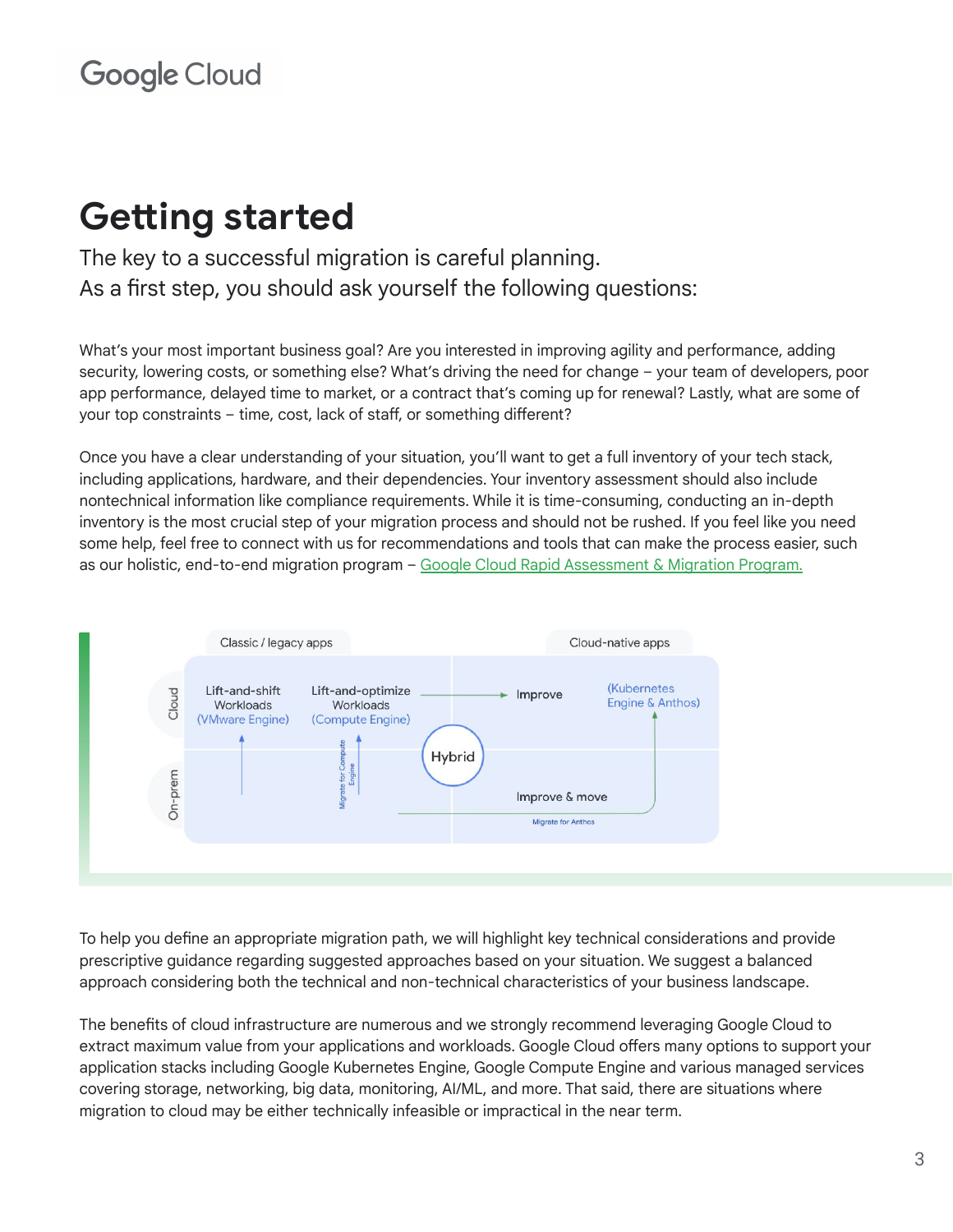# **Finding the right migration option for your business needs**



The best type of migration strategy for your organization will depend on what you need to move to the cloud. It also depends on whether you want those workloads to run only in the cloud or in combination with on-premises systems.

There may also be external reasons that dictate the best path to take. For example, you might be migrating because you're hitting capacity thresholds, you want a new data-center provider, or you're going through an acquisition. Or you might have concerns about licensing, support, compliance, or security.

To help you understand how different types of cloud migrations work, we'll give you an overview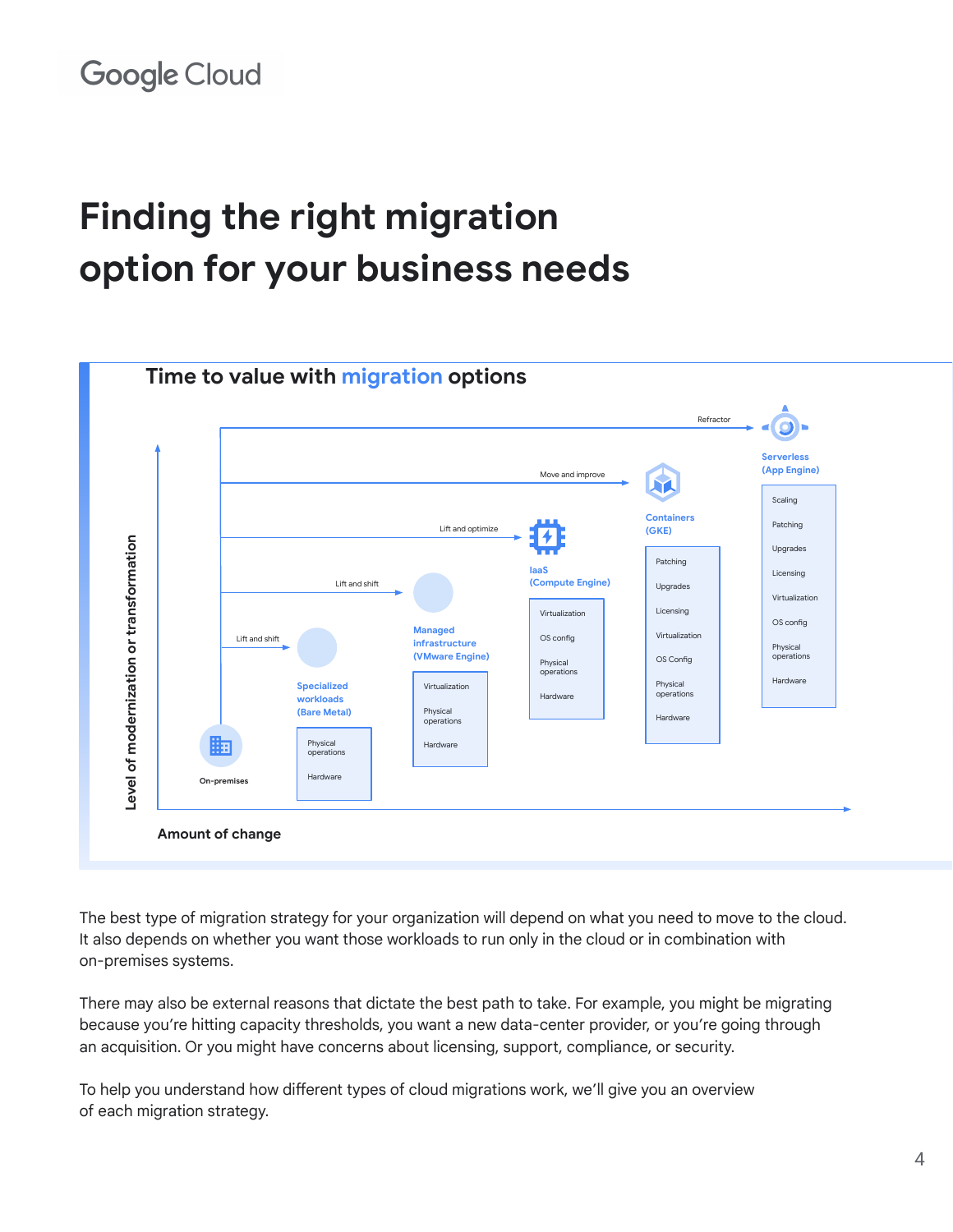## **Lift-and-shift or lift-and-optimize strategy**

This strategy involves taking workloads from on-premises or other clouds and moving them as they are – or sometimes with light optimizations. Fundamentally, the workloads remain mostly the same and are now just running on a different tech stack.

This strategy is appealing because it doesn't change the operating model, and it's a way to move legacy workloads that you can't transform. It's also good for moving workloads to the cloud quickly and mitigating risk.

Using this approach also reduces the total cost of ownership by removing the need for infrastructure management, hardware refreshes, and data-center leasing. It also helps you increase your footprint in the cloud, making it easy for you to continue modernizing. Plus, you can enable better performance, scalability, agility, and reliability, and unlock native cloud services like AI, machine learning, and operations suite.



#### **[Loblaw Digital](https://cloud.google.com/customers/loblaw)**

used this strategy to move its critical systems to Google Cloud. They've improved the performance of a client's online grocery site, increasing conversion rates and revenue, and reclaiming up to 50% of site reliability engineers' time for innovation.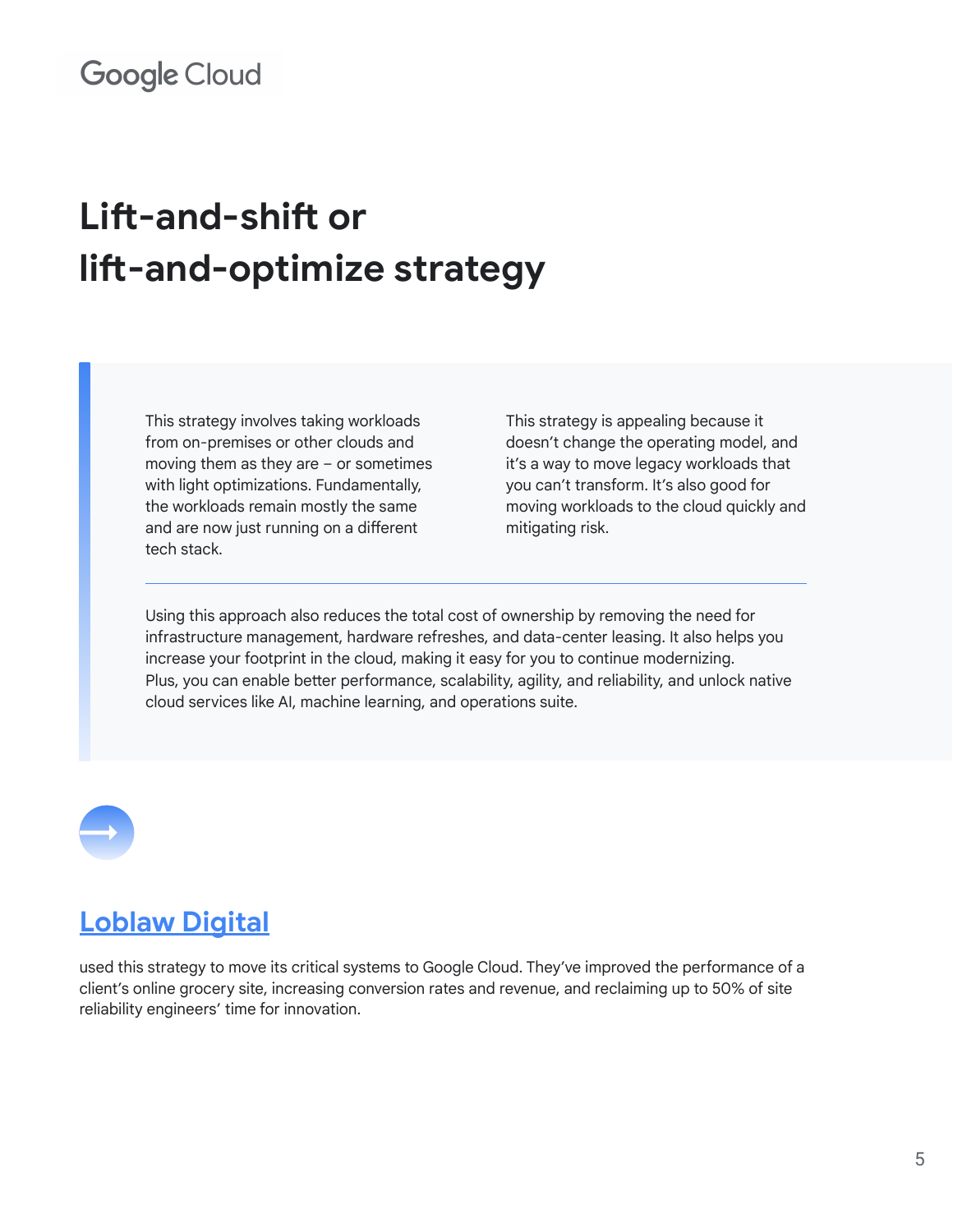# **Move-and-improve strategy with light modernization**

Choose this strategy for workloads that won't work properly in the cloud with a lift-and-shift or for workloads that require improvement or innovation due to new business goals. This approach is also good if you're deprecating older versions of workloads or tech stacks, or moving away from your existing license, vendor, or tech lock-in.

With this strategy, you move workloads from on-premises or other clouds and perform a light transformation to the workloads, the underlying tech stack, or both. For example, you might take a workload out of an on-premises VM and migrate it to a container in the cloud instead.

Using this approach can help you reduce your total cost of ownership or adopt a more modern development approach, like continuous innovation and continuous development (CI/CD). It can also help you make improvements in workload performance or reliability, or phase out older tech stacks in favor of newer ones, to support CI/CD.



#### **[Major League Baseball](https://cloud.google.com/customers/mlb)**

used this approach in their Google Cloud migration to develop a unified data plane to drive fan engagement and increase operational efficiency.



#### **[Gordon Food Service](https://cloud.google.com/customers/gordon-food-service)**

also used this strategy, which helped them improve their responsiveness to customers' feature requests by more than 99% and enable complete workload portability and redeployment in less than one hour.